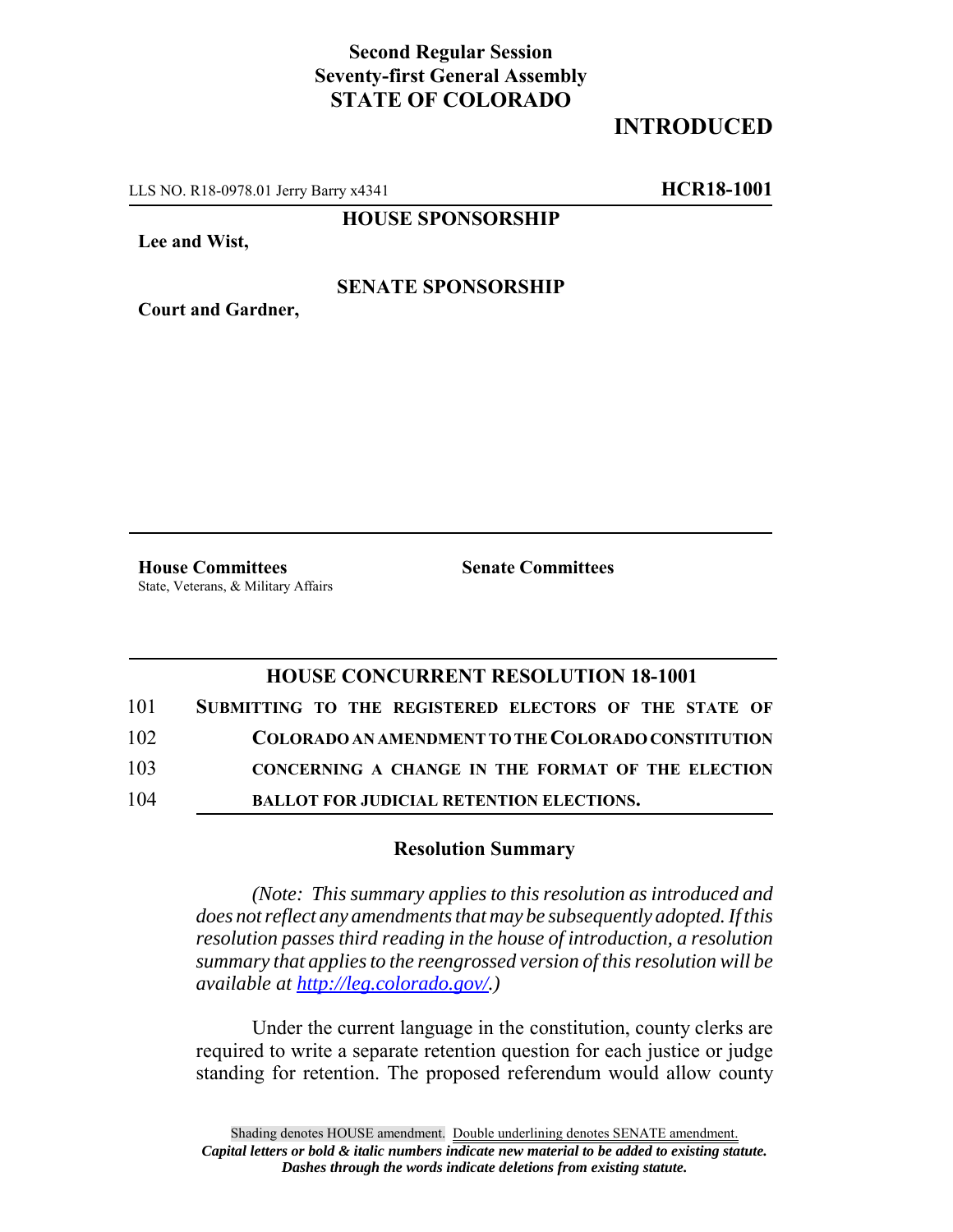clerks to write a single ballot question for each level of courts, shortening and simplifying the ballot.

 *Be It Resolved by the House of Representatives of the Seventy-first General Assembly of the State of Colorado, the Senate concurring herein:* **SECTION 1.** At the election held on November 6, 2018, the secretary of state shall submit to the registered electors of the state the ballot title set forth in section 2 for the following amendment to the state constitution: In the constitution of the state of Colorado, **amend** section 25 of article VI as follows: **Section 25. Election of justices and judges.** A justice of the supreme court or a judge of any other court of record, who shall desire to retain his OR HER judicial office for another term after the expiration of his OR HER then term of office shall file with the secretary of state, not more than six months nor less than three months prior to the general election next prior to the expiration of his OR HER then term of office, a declaration of his OR HER intent to run for another term. Failure to file such a declaration within the time specified shall create a vacancy in that 17 office at the end of his OR HER then term of office. Upon the filing of such 18 a declaration DECLARATIONS, a question FOR EACH TYPE OF COURT SPECIFIED IN SECTION 1 OF THIS ARTICLE VI shall be placed on the appropriate ballot at such general election, as follows: 21 "Shall <del>Justice (Judge)</del> THE FOLLOWING JUSTICES (JUDGES) .... of the Supreme (or other) Court be retained in office?" THE NAME OF EACH JUSTICE OR JUDGE STANDING FOR RETENTION MUST BE PRINTED OR WRITTEN ON THE BALLOT UNDER THE APPROPRIATE QUESTION. OPPOSITE